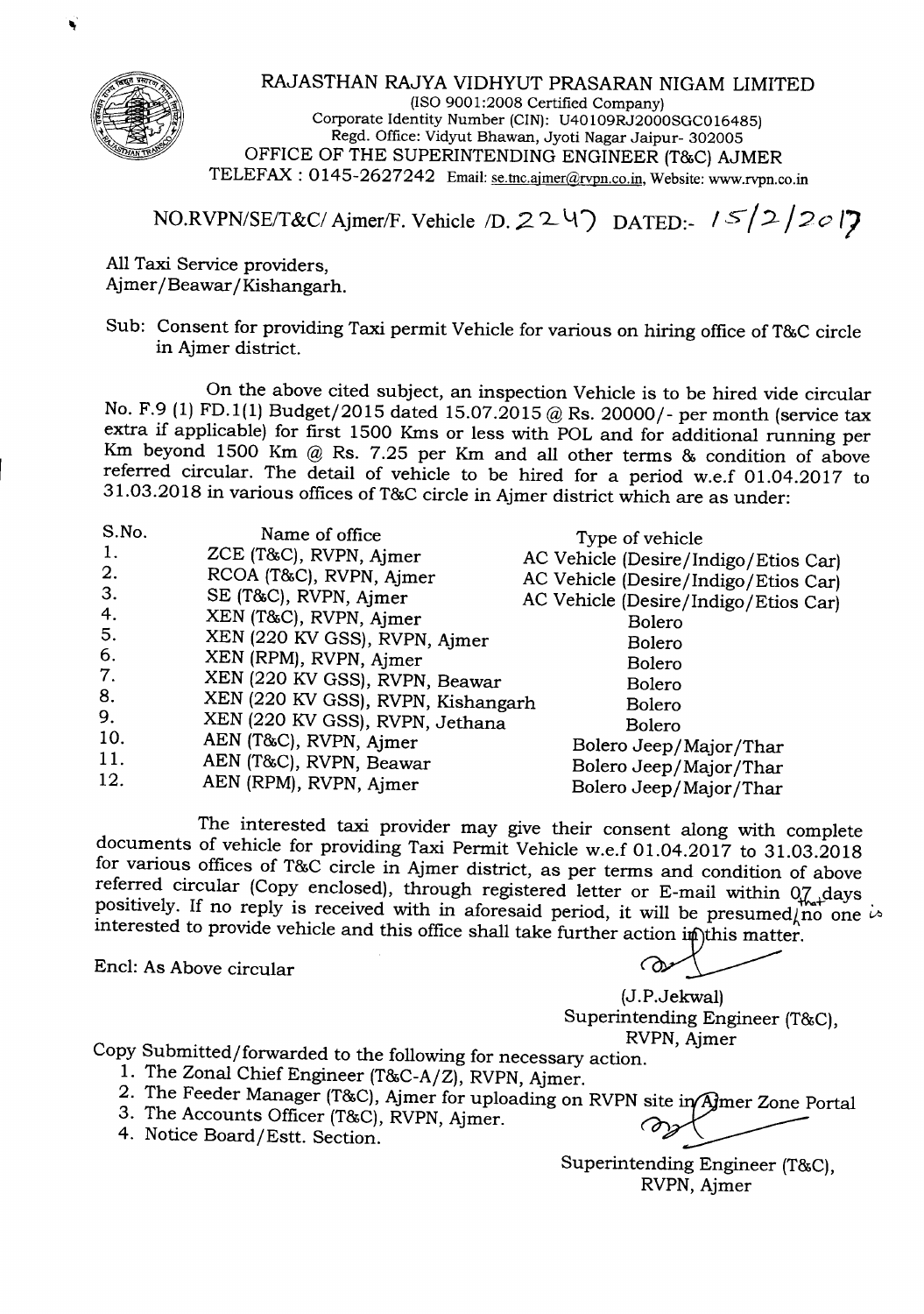## **GOVERNMENT OF RAJASTHAN** FINANCE DEPARTMENT (Budget Division)

### No. F.9 (1)FD.1(1) Budget/2015

Jaipur, dated : 15 July, 2015

#### **CIRCULAR**

In supersession of all earlier Circulars regulating hiring of vehicles (Cars and Jeeps only), the following guidelines are hereby issued for hiring of vehicles as per the rule 32 of Rajasthan Transparency Public Procurement Rules 2013 and item no. 42 of S.O. 135 dated 04.09.2013:-

Heads of departments and Heads of offices can hire vehicles at their level with  $\mathbf{1}$ . the specific permission of Finance Department. The number of vehicles that can be hired shall be as approved by the Finance Department on annual basis, or approved for a shorter period of less than one year. Appropriate budget provision must exist for this purpose.

 $\overline{2}$ . Hiring of a vehicle shall be allowed on the basis of functional and operational jurisdiction of that particular department and / or that particular office. There shall be four categories of maximum ceiling of expenditure and mileage for hiring of a vehicle. Category of maximum ceiling shall be decided by Finance Department in respect of each department and office, while according permission for hiring of a vehicle. The categories would be as follows :-

- (i) Rs.20000/- per month (service tax extra if applicable) for 1500 Kms, for offices having a city (municipal limits of a town) as their jurisdiction;
- (ii) The maximum ceiling of Rs.23625/- per month (service tax extra if applicable) for 2000 Kms for offices having a district as their jurisdiction.
- (iii) The maximum ceiling of Rs.25075/- per month (service tax extra if applicable) for 2200 Kms for offices having jurisdiction of more than one district but less than the whole state.
- (iv) The maximum ceiling of Rs.27250/- per month (service tax extra if applicable) for 2500 Kms for official use in respect of those offices whose functional and operational jurisdiction is spreading over the entire State.

3. However, the taxi vehicles hired under the above categories, plys less than the maximum ceiling of 1500 Kms, 2000 Kms, 2200 Kms and 2500 Kms respectively then the monthly payment shall be made as below.-

 $(i)$ For first 1500 Kms or less - Rs.20000/- per month (service tax extra if applicable).

For additional running of vehicle (more than 1500 Kms) - @ Rs.7.25 per Km.  $(ii)$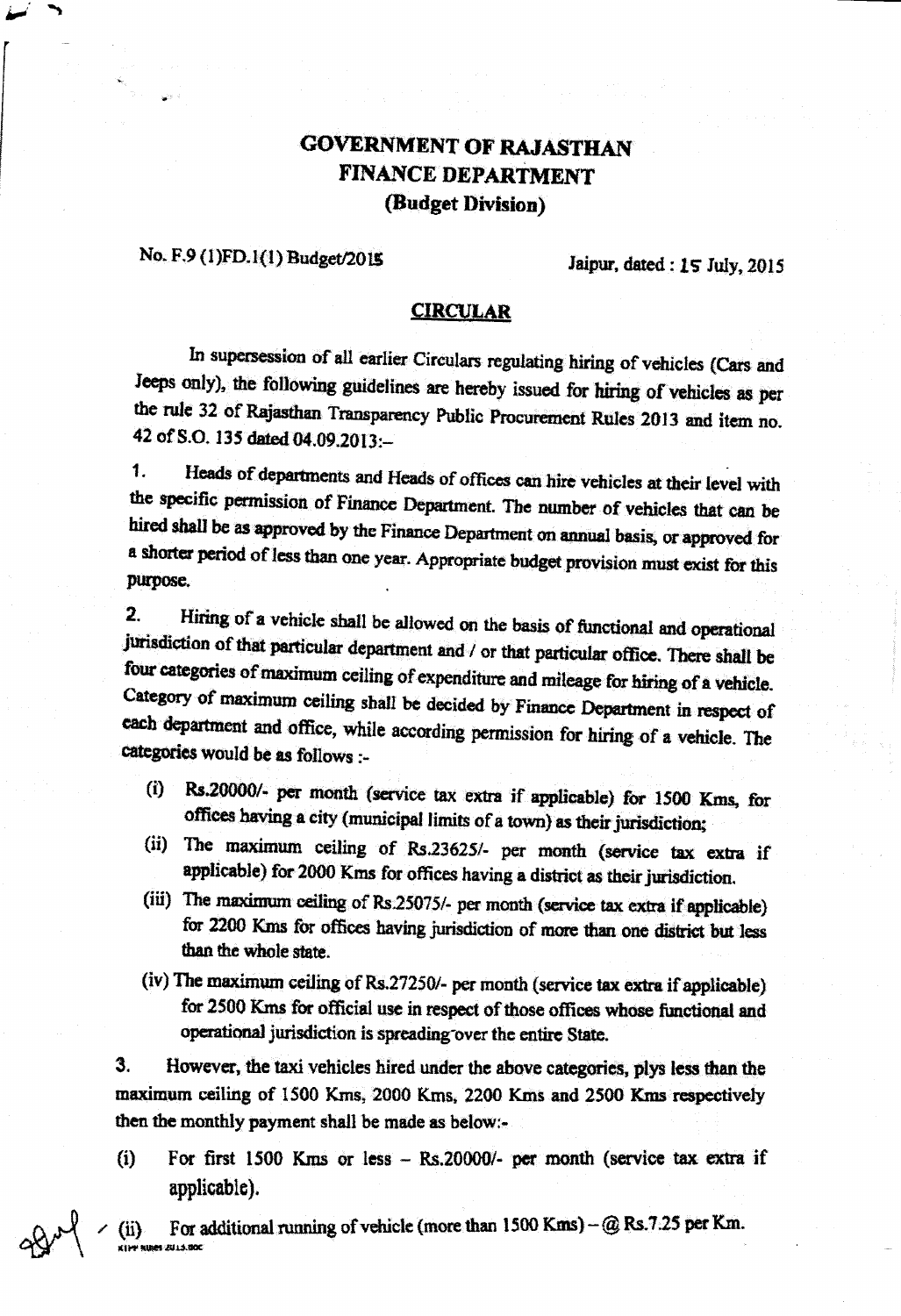If in an office, a vehicle is required on as and when basis, it may be hired with 4. due permission of Finance Department. The maximum ceiling of expenditure in a month would be Rs. 10000/- per month.

In case, a vehicle is required to ply more than the above prescribed ceiling of 5. Kms, the concerned Administrative Department shall be competent to regularise upto 300 Kms per month and 1500 Kms in a financial year in excess of the prescribed ceiling, @ Rs.7.25/- per Km. In case of a vehicle required to ply more than the limit in competence of an Administrative Department, it shall be referred to Finance Department for regularisation. However, the charges shall not be more than Rs.7.25/per Km.

Taxi vehicles can be hired without resorting to bidding process on the 6. recommendation of a procurement committee constituted as per rule 3 of Rajasthan Transparency Public Procurement Rules 2013.

However, the procurement committee may consider to obtain quotations from an individual, firm, travel agency having vehicles registered as taxi. The vehicle should not be more than 6 years old, the committee should try to have comparatively a new model. In case the vehicle is more than 6 year old and the condition of the vehicle is satisfactory, a relaxation of not more than 2 years (i.e. the vehicle should not be more than 8 years old) can be given by the Administrative Department.

Performance Security on the basis of annual expenditure on hiring of vehicles  $\overline{7}$ . as provided in Rajasthan Transparency in Public Procurement Rules, 2013 shall be taken from the individual/contractor/firm.

8. All taxes except toll tax shall be borne by the individual/contractor/firm. Reimbursement of toll tax paid by the individual/contractor/firm shall be made on production of receipt of payment of toll tax.

9. All legal deductions (if applicable), such as income tax (TDS) shall be made as per law/rules applicable at the time of payment.

The hired vehicles can be used anywhere in the State. In case of night halt at 10. the place other than that of headquarter, a sum of Rs.200/-per night shall be paid for the driver.

 $11.$ As per Order No.F.4 (6) State Motor Garage/2010 dated 28<sup>th</sup> September, 2010 of State Motor Garage Department (and amended time to time) deductions shall be made from the salary of the officers using such hired vehicles.

These rates/conditions shall be applicable from 01.08.2015. The existing  $12.$ contracts for hiring of vehicles, which have been entered into prior to issue of this Circular having the price escalation condition can also implement these rates from 01.08.2015.